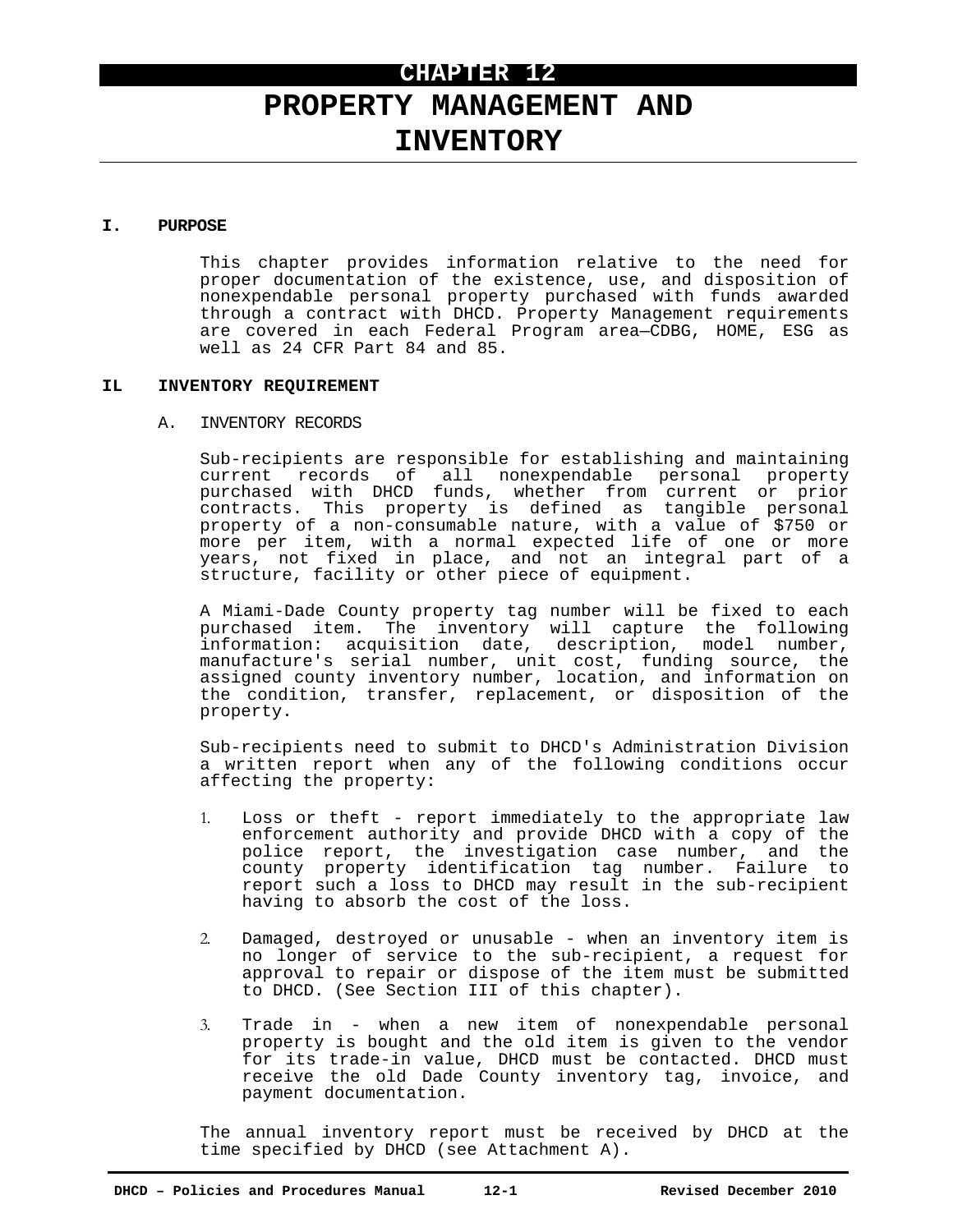#### B. TITLE TO PROPERTY

Title to all property purchased with DHCD funds shall be in conformance with federal regulations and Miami-Dade County policy, as applicable. In the event a sub-recipient ceases operations or the contract is not renewed, the sub-recipient shall dispose of property in accordance with instructions from DHCD.

### **III. DISPOSAL OF PROPERTY PURCHASED WITH DHCD FUNDS**

- A. Only property that is damaged, broken, obsolete, inefficient, or in otherwise usable condition should be designated for disposal.
- B. Property that is usable but no longer needed by the sub-recipient may be transferred. Transfer of property may be requested in the same manner as disposal and is subject to the approval of DHCD.
- C. Procedure For Disposal/Transfer
	- 1. Sub-recipient advises Project Manager that it wishes to dispose of county property and requests a Property Action Form (Form 160.01.30).
	- 2. DHCD sends PAF to sub-recipient with top portion completed except for the name of the contact person, index code, and property location.
	- 3. Sub-recipient completes PAF in full and returns forms with all copies intact to DHCD with a cover letter. The cover letter needs to indicate if the property is usable or unusable.
	- 4. Miami-Dade County's General Services Administration will pick up the property from the sub-recipient. A pick-up charge will be made to the sub-recipient.
	- 5. A legible copy of the PAF should be forwarded by the subrecipient to DHCD.

### IV. PROPERTY MANAGEMENT AND DISPOSITION

## A. Overview

- $\Box$  The rules about property management and disposition differ slightly depending on whether you are a governmental entity or nonprofit. (The rules are generally more explicit for governmental entities).
- $\Box$  In addition, the rules depend on the nature of the property. Real property is treated differently than personal property including land and any improvements to structure located on the land, but excluding any movable machinery or equipment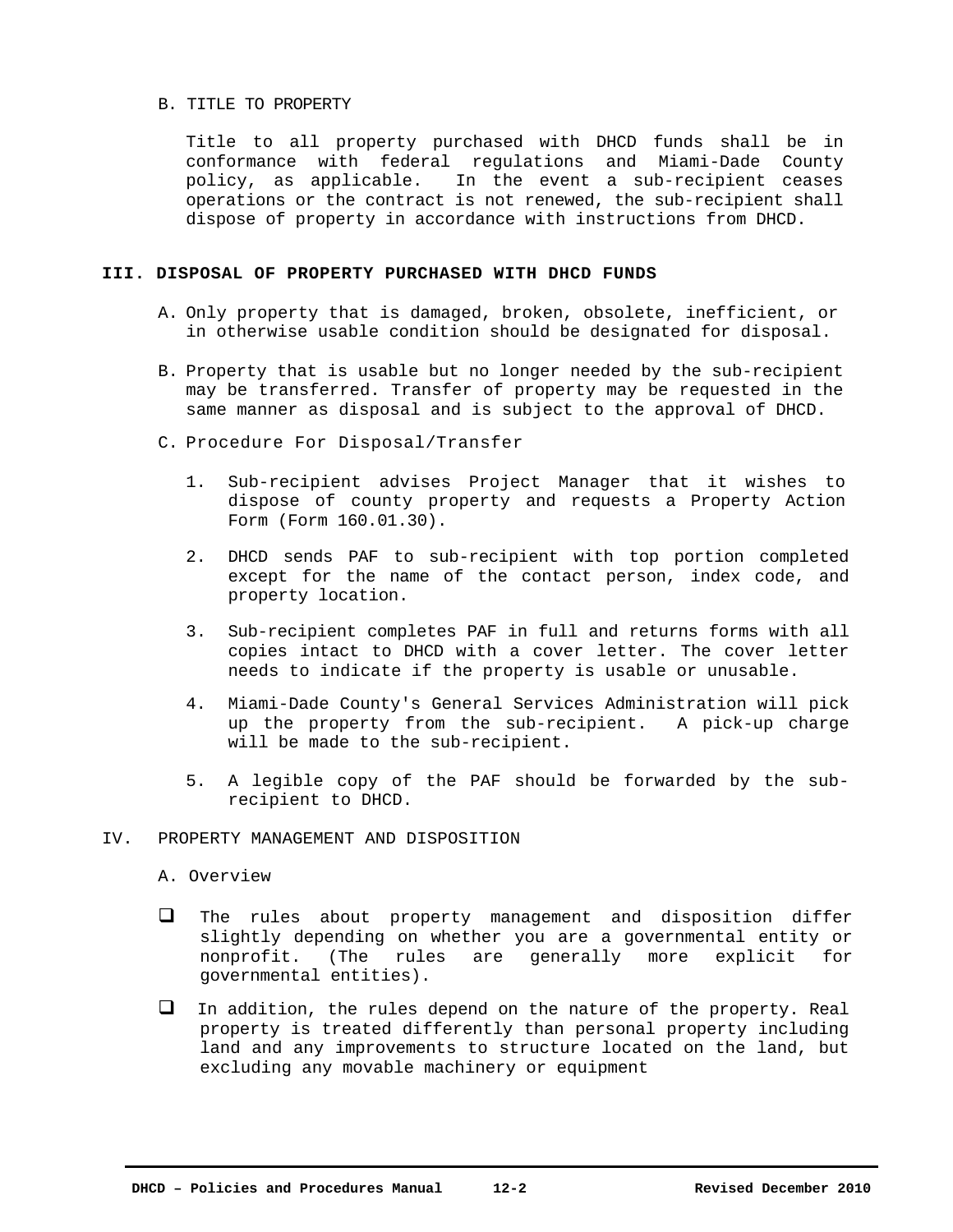- $\Box$  Personal property any kind of property other than real property. Personal property can be tangible (such as supplies, furniture, and equipment), or intangible (such as copyrights, patents, and inventions).
- Non-expendable personal property is generally considered to include tangible personal property having a useful life of more than one year and an acquisition cost of \$750 or more per unit; and
- Expendable personal property includes all tangible personal property other than non-expendable personal property:
	- Property acquired with awarded program funds can only be used for a specific purpose. For sub-recipients, the purpose must be approved by Miami-Dade County and should be made a part of the sup-recipient agreement.
	- The use of that property for the approved purpose must continue throughout the duration of the Agreement.
	- In the case of real property, the use of the property must continue generally for at least five years following the expiration of the sub-recipient agreement in the case of personal property, the use of the property must continue generally for as long as the sub-recipient owns it and the property is needed for the program activity.

Accurate records must be kept (e.g., purchase date, price, location, physical description, maintenance history and condition, original and current use, and other inventory types of data).

- $\Box$  The use of the property must be used in accordance with its intended purpose, and adequate steps must be taken to prevent its damage, theft or loss.
- $\Box$  If the property is no longer needed, it can be disposed of, but only according to specific rules. The sales proceeds may have to be used as program income or a portion remitted to the sub-recipient.
- $\square$  Sub-recipients must follow sales procedures that provide for competition to the extent practicable and that result in the highest possible return.
- B. Real Property
- $\Box$  For governmental entities, the use of real property is governed by 24 CFR 570.505.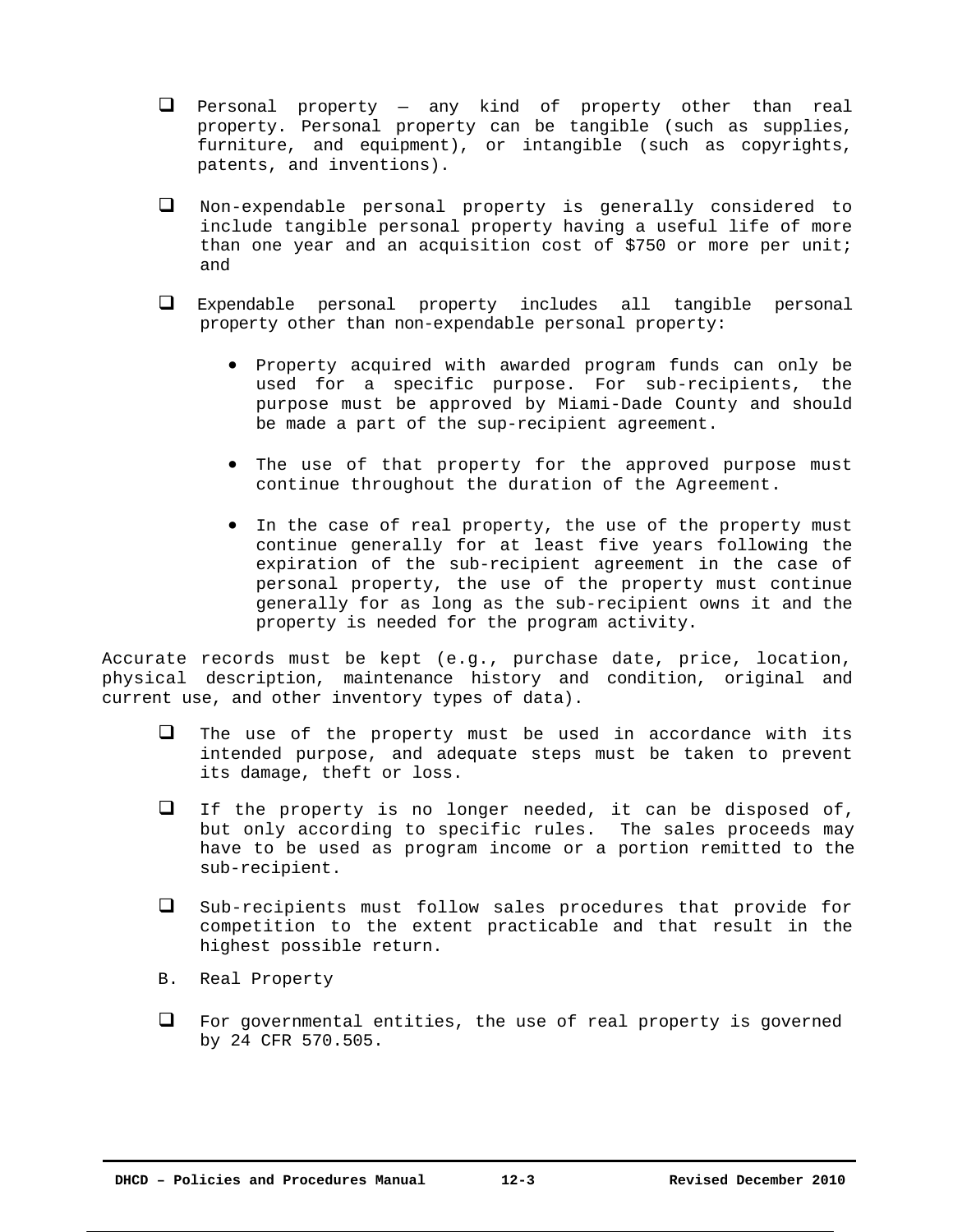- For real property acquired or improved in whole or in part with awarded program funds in excess of \$25,000, the subrecipient cannot change the use or planned use of the property (including the beneficiaries of such use) without first providing affected citizens notice and opportunity to comment, and determining that either:
	- The new use meets one of the National Objectives and is not a building for the general conduct of government; or
	- The new use is deemed appropriate (after consultation with affected citizens) but will not meet a National Objective. In this latter case, the sub-recipient must reimburse the funded program in the amount of the current fair market value of the property, less the value attributable to the non-federal portion of the acquisition or improvements.
- $\Box$  Although the regulations are silent about a sub-recipient's use of real property during the term of the sub-recipient agreement, the sub-recipient should specify in the Agreement the conditions for use of the program-funded real property. (In fact, the sub-recipient typically imposes the requirements of 24 CFR 570.505 on the sub-recipient).
- Following the expiration (or termination) of the sub-recipient agreement, 24 CFR 570.(b) (8) mandates that such real property acquired or improved in whole or in part with CDBG funds in excess of \$25,000 either:
	- Be used by the sub-recipient to continue to meet one of the CDBG program's National Objectives for a least five years after the expiration of the sub-recipient agreement (or a longer time as determined appropriate by the sub-recipient); or
	- Be disposed of in a manner which results in the subrecipient's being reimbursed for the current fair market value, less the portion attributable to the non-CDBG funds.
- C. Personal Property Equipment
- Equipment purchased with awarded program funds or other forms of federal assistance must be used by the sub-recipient in the program or project for which it was acquired, and as long as needed, whether or not the program or project continues to be supported by federal funds.
- $\Box$  When no longer needed for the original program or project, the equipment may be used in other federally-sponsored activities.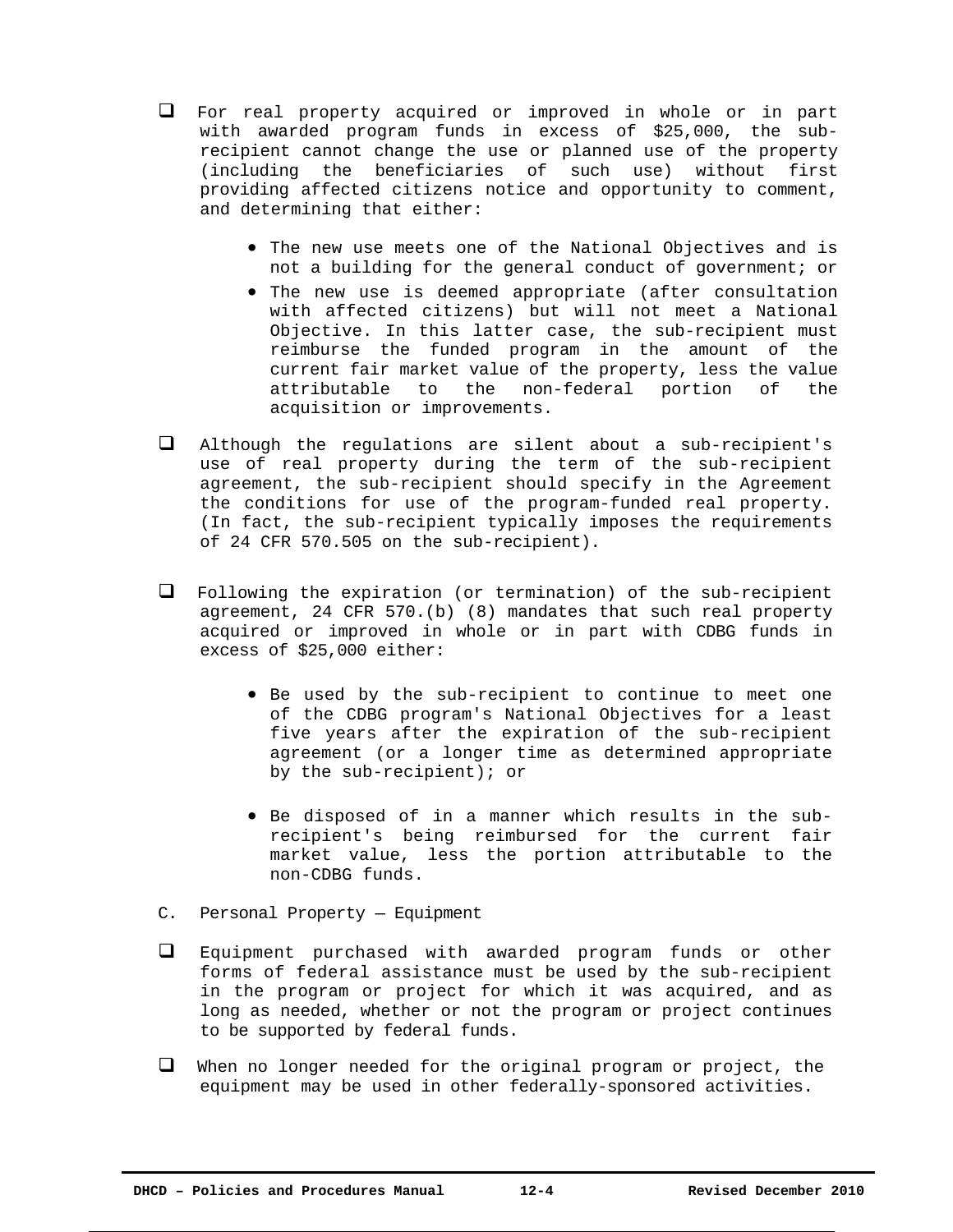$\Box$  The sub-recipient also must make the acquired equipment available for use on other projects or programs currently or previously supported by the federal government, provided that such use will not interfere with the work on the project or program for which the equipment was originally acquired.

 $\Box$  A sub-recipient is prohibited from using awarded funds to acquire equipment to provide services for a fee that is less than private companies charge for equivalent services, unless specifically authorized by federal statute. This would result in unfair competition.

 $\Box$  For equipment (including replacement equipment) acquired in whole or in part with awarded funds, the sub-recipient must have procedures and control systems in place to:

- 1. Keep adequate equipment records, which must include information on:
	- Property description
	- Identification

Title holder

- Funding source (grant lumber)
- Location, use and condition
- Unit acquisition cost
- Disposition date
- Photographs; and
- Copies of invoices
- Acquisition date and cost
- Federals share of cost
- 2. Conduct a physical inventory of the property at least every two years, with a reconciliation of the inventory results with the equipment records.
- 3. Ensure adequate safeguards for preventing loss, damage, or theft of property.
- 4. Maintain the equipment in good condition.
- When original or replacement equipment acquired with awarded funds are no longer needed for the original project or program, or for other activities currently or previously assisted with federal funds, the following rules of disposition apply:
	- Equipment with a current per-unit fair market value of less than \$5,000 may be retained, sold or otherwise disposed of by the sub-recipient subject to the condition below.
	- Equipment with a current per-unit fair market value of \$5,000 or more may be retained or sold by the subrecipient with the sub-recipient having the right to compensation in an amount equal to multiplying the current fair market value or the proceeds from sale by the federal share (percentage) in the original acquisition price of the equipment.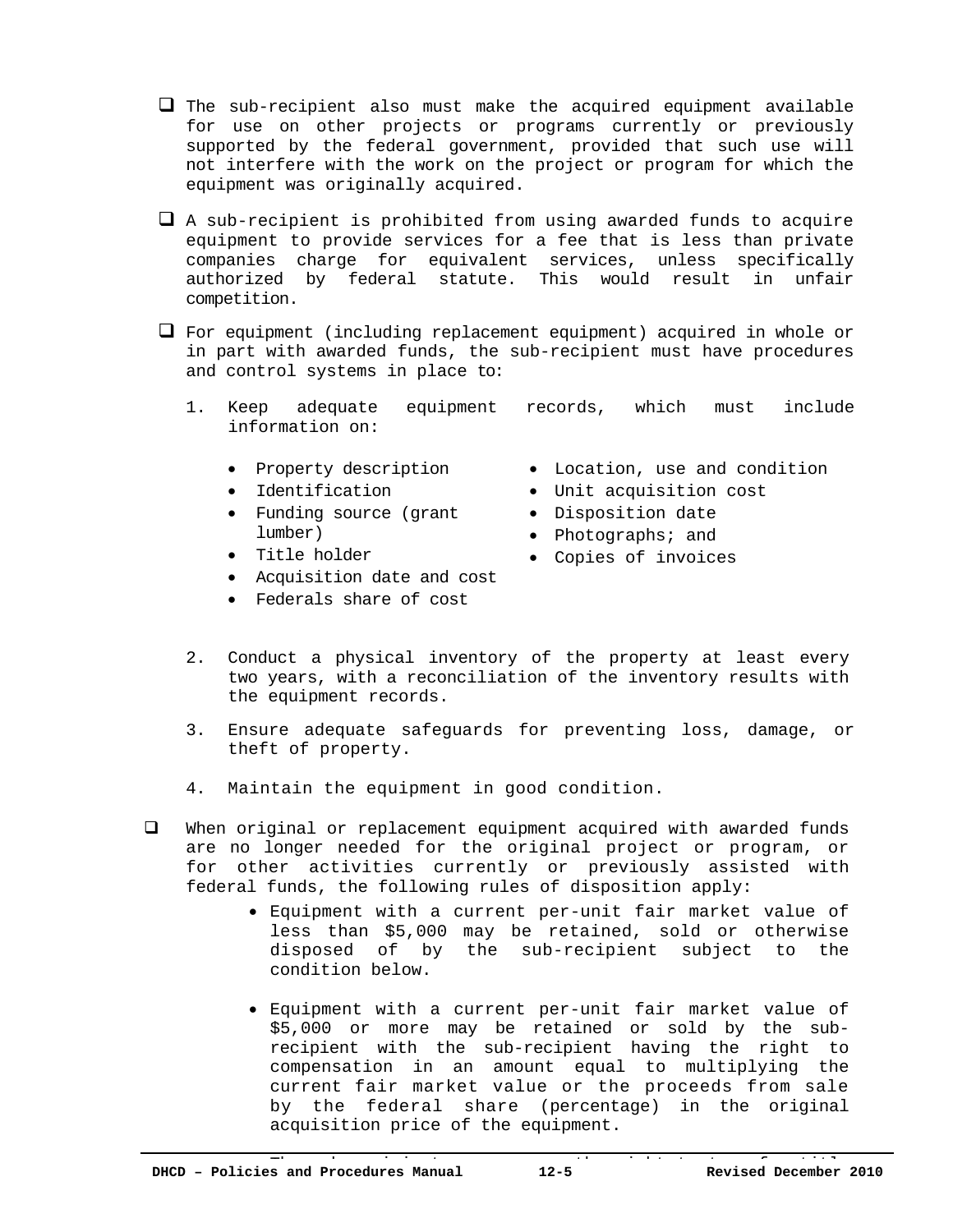of the equipment to the federal government or a third party [(24 CFR85.32(g)].

- In all cases when equipment purchased with awarded program funds is sold, the net proceeds are considered program income.
- For sub-recipients, title to personal property acquired with awarded funds is vested with DHCD:
	- $\bullet$  In all cases in which personal property is sold, the proceeds will be considered program income.
- D. Personal Property Supplies

If, upon completion or termination of a grant, there is a residual inventory of supplies exceeding \$5,000 in total aggregate fair market value, and if such supplies are not needed for any other federally-sponsored programs or projects, the sub-recipient must compensate HUD for the share of such supplies acquired with awarded program funds.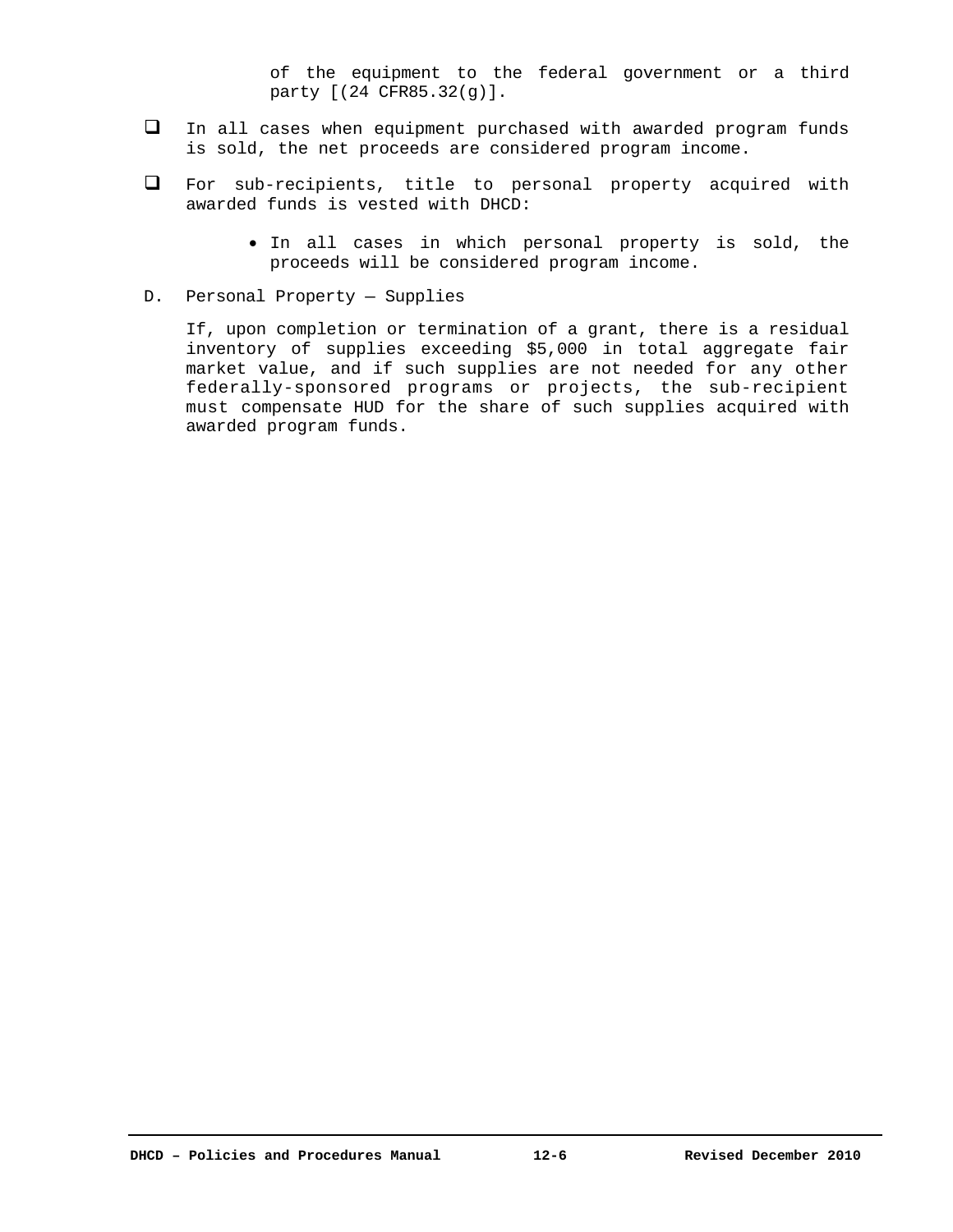# **Annual Inventory Report Instructions**

The Miami-Dade County Capital inventory should be conducted as follows:

- 1. On the inventory work sheets, compile a list of all items of capital equipment found at your location. Each sheet should represent one address location. Be sure to record the Miami-Dade County (MDC) property number found on the MDC inventory tag which should be in place for each item. These tags are usually found in locations specified on the accompanying attachment. The description, condition and status of each item must be recorded.
- 2. Items without a county property number which seem to meet the definition of capital equipment must be listed as "Possible Capital" on the appropriate form.
- 3. If there is a computer listing of Unlocated items enclosed with this letter, compare the inventory worksheet to the Unlocated computer list. Place a check mark on the printout next to the item found at your location. Place a check mark on the item on the worksheet. Again, if you cannot locate property, you must call your local police department and file a police report.
- 4. Next, compile three lists as follows:
	- E. "Possible Capital": Those items that: meet the criteria of capital but do not have a MDC property number. Include a description of the item, model number, serial number, acquisition source, and address location code where the item is located. A form is enclosed on which this information should be listed. Copies of invoices, payment checks, (and purchase orders when, appropriate) are to be attached. Do not list recent acquisitions (90 days or less) which were coded as "capital", i.e., 9500 and 9600 series object codes. PLEASE LIST THE INDEX CODE THAT WAS USED TO PURCHASE THE ITEMS.
	- F. "Unlocated items": Those items which are on your printout but not checked off. The DHCD property number, description, and assigned location (address where it should be) are to be included on this list. A form is enclosed in which this information is to be listed. Any information on the location/disposition of these items need to be included. If the item was stolen, you must give the date and police case number and attach a copy of the police report. If the item was taken to another location, identify the location and address as it will be transferred to that location code. Every attempt should be made to locate these items prior to designating them "Unlocated". (Police Report)
	- G. "Found Items": The tagged items which are at a specific location according to the inventory worksheet but not on the printout for that address code or items which are on listing of Unlocated items should also be listed if found. Give the MDC property number,